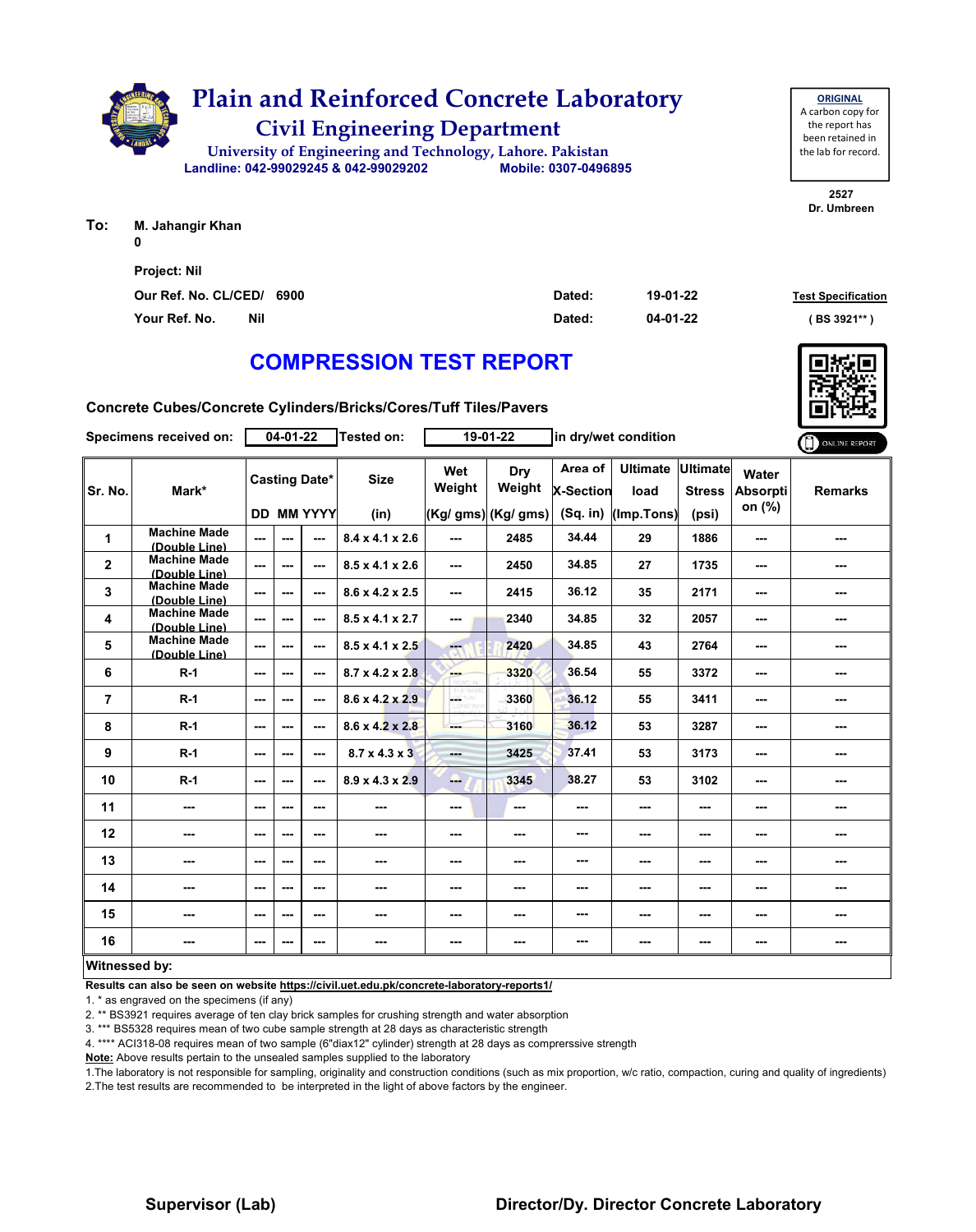

|                           | <b>Engineering Services Consultants.</b>                                                                                                           |        |          |                           |
|---------------------------|----------------------------------------------------------------------------------------------------------------------------------------------------|--------|----------|---------------------------|
|                           | Project: Short Consultancy Services for third Party Validation of Urban Sewerage/PCC & Tuff Tile Scheme<br>Narowal City Tehsil & District Narowal. |        |          |                           |
| Our Ref. No. CL/CED/ 6901 |                                                                                                                                                    | Dated: | 19-01-22 | <b>Test Specification</b> |
| Your Ref. No.             | <b>ESC/TPV-NRW/02</b>                                                                                                                              | Dated: | 17-01-22 | (BS 3921**)               |

# **COMPRESSION TEST REPORT**



**2598 Dr. Umbreen**

**ORIGINAL** A carbon copy for the report has been retained in the lab for record.

**Concrete Cubes/Concrete Cylinders/Bricks/Cores/Tuff Tiles/Pavers**

|                | Specimens received on:   |                          | 17-01-22 |                                                                                                | <b>Tested on:</b>           |                          | $19-01-22$                           |                                    | in dry/wet condition                  |                                           |                             | ONLINE REPORT     |
|----------------|--------------------------|--------------------------|----------|------------------------------------------------------------------------------------------------|-----------------------------|--------------------------|--------------------------------------|------------------------------------|---------------------------------------|-------------------------------------------|-----------------------------|-------------------|
| Sr. No.        | Mark*                    |                          |          | <b>Casting Date*</b><br><b>DD MM YYYY</b>                                                      | <b>Size</b><br>(in)         | Wet<br>Weight            | Dry<br>Weight<br>(Kg/ gms) (Kg/ gms) | Area of<br>X-Section<br>$(Sq.$ in) | <b>Ultimate</b><br>load<br>(Imp.Tons) | <b>Ultimate</b><br><b>Stress</b><br>(psi) | Water<br>Absorpti<br>on (%) | <b>Remarks</b>    |
| $\mathbf{1}$   | <b>HLO</b>               | $\sim$                   | ---      | ---                                                                                            | $8.2 \times 4 \times 2.5$   | ---                      | 2335                                 | 32.8                               | 21                                    | 1434                                      | ---                         | <b>Used Brick</b> |
| $\overline{2}$ | <b>HLO</b>               | $\overline{\phantom{a}}$ | ---      | ---                                                                                            | $8.3 \times 3.9 \times 2.6$ | $\overline{\phantom{a}}$ | 2310                                 | 32.37                              | 24                                    | 1661                                      | $\sim$                      | <b>Used Brick</b> |
| 3              | <b>HLO</b>               | $\overline{\phantom{a}}$ | ---      | $--$                                                                                           | $8.5 \times 4.1 \times 2.7$ | $--$                     | 2510                                 | 34.85                              | 27                                    | 1735                                      | ---                         | <b>Used Brick</b> |
| 4              | <b>HLO</b>               | $\sim$                   | ---      | $--$                                                                                           | $8.2 \times 4 \times 2.6$   | ---                      | 2415                                 | 32.8                               | 27                                    | 1844                                      | ---                         | <b>Used Brick</b> |
| 5              | <b>HLO</b>               | ---                      | ---      | $\frac{1}{2} \left( \frac{1}{2} \right) \left( \frac{1}{2} \right) \left( \frac{1}{2} \right)$ | $8.3 \times 4 \times 2.5$   | нe.                      | 2355                                 | 33.2                               | 32                                    | 2159                                      | ---                         | <b>Used Brick</b> |
| 6              | ---                      | $-$                      | ---      | $- - -$                                                                                        | ---                         | ---                      | ---                                  | ---                                | ---                                   | ---                                       | ---                         | ---               |
| $\overline{7}$ | $\cdots$                 | $\overline{\phantom{a}}$ | ---      | $--$                                                                                           | ---                         | w<br>÷<br><b>COV CD</b>  | محمد                                 | ---                                | ---                                   | ---                                       | ---                         | ---               |
| 8              | ---                      | $\overline{\phantom{a}}$ | ---      | ---                                                                                            | ---                         | ---                      | ment i                               | ---                                | ---                                   | ---                                       | ---                         | ---               |
| 9              | ---                      | $\overline{\phantom{a}}$ | ---      | $--$                                                                                           | ---                         | ---                      | $-1$                                 | ---                                | ---                                   | ---                                       | ---                         |                   |
| 10             | $\overline{\phantom{a}}$ | $\overline{\phantom{a}}$ | ---      | $--$                                                                                           | ---                         | ---                      | $-1$                                 | ---                                | ---                                   | ---                                       | ---                         | ---               |
| 11             | $\sim$ $\sim$            | $-$                      | ---      | $- - -$                                                                                        | ---                         | ---                      | ---                                  | ---                                | ---                                   | ---                                       | ---                         | ---               |
| 12             | ---                      | $--$                     | ---      | ---                                                                                            | ---                         | ---                      | ---                                  | ---                                | $--$                                  | ---                                       | ---                         | ---               |
| 13             | ---                      | $\overline{\phantom{a}}$ | ---      | ---                                                                                            | ---                         | ---                      | ---                                  | ---                                | ---                                   | ---                                       | ---                         | ---               |
| 14             | $\overline{\phantom{a}}$ | $\sim$                   | ---      | ---                                                                                            | ---                         | ---                      | ---                                  | ---                                | ---                                   | ---                                       | ---                         | ---               |
| 15             | ---                      | $\overline{\phantom{a}}$ | ---      | ---                                                                                            | ---                         | ---                      | ---                                  | ---                                | ---                                   | ---                                       | $\sim$ $\sim$               | ---               |
| 16             | ---                      | $\cdots$                 | ---      | ---                                                                                            | ---                         | ---                      | ---                                  | ---                                | ---                                   | ---                                       | ---                         | ---               |
| Witnessed by:  |                          |                          |          |                                                                                                |                             |                          |                                      |                                    |                                       |                                           |                             |                   |

#### **Witnessed by:**

**Results can also be seen on website https://civil.uet.edu.pk/concrete-laboratory-reports1/**

1. \* as engraved on the specimens (if any)

2. \*\* BS3921 requires average of ten clay brick samples for crushing strength and water absorption

3. \*\*\* BS5328 requires mean of two cube sample strength at 28 days as characteristic strength

4. \*\*\*\* ACI318-08 requires mean of two sample (6"diax12" cylinder) strength at 28 days as comprerssive strength

**Note:** Above results pertain to the unsealed samples supplied to the laboratory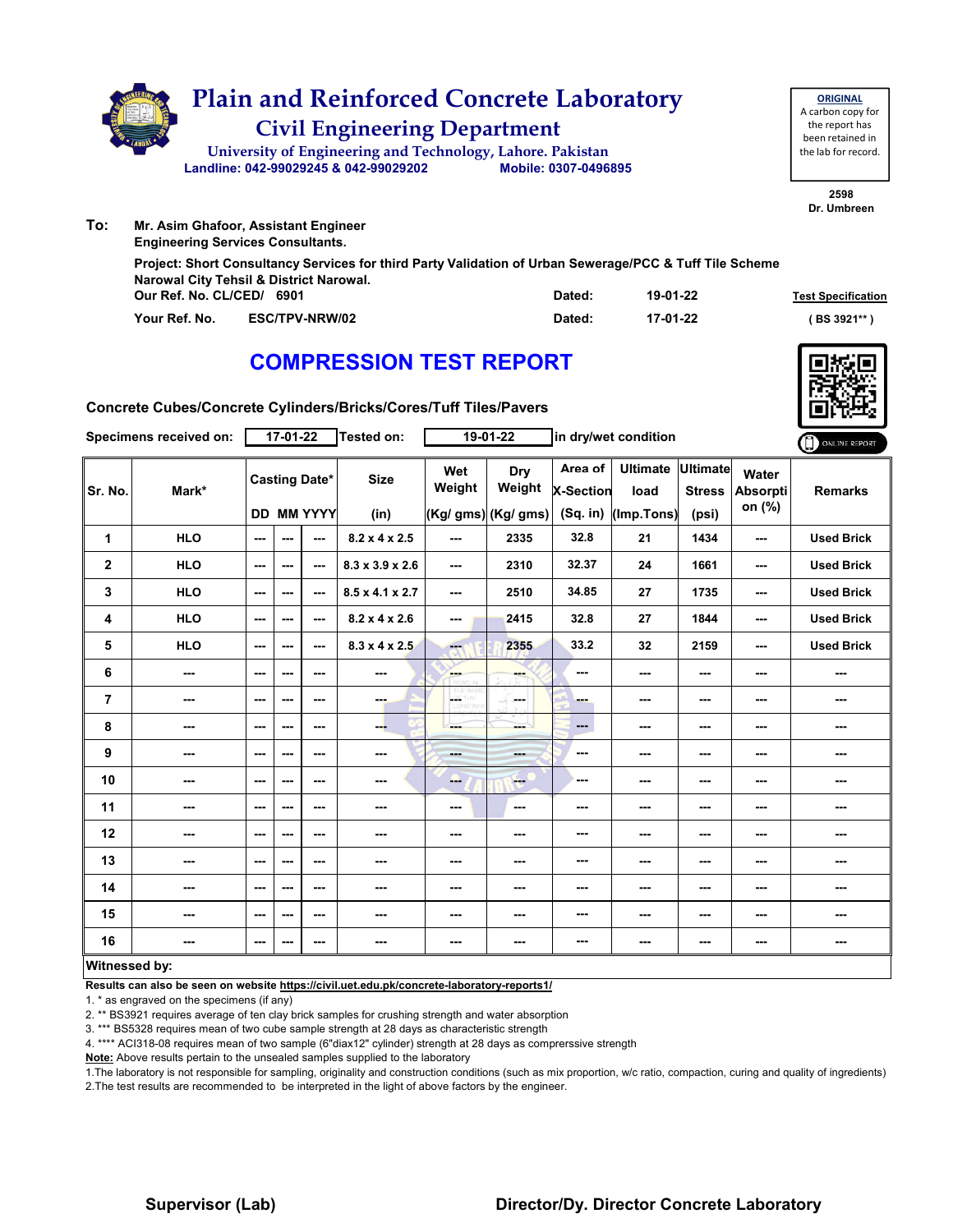

| <b>ORIGINAL</b>     |
|---------------------|
| A carbon copy for   |
| the report has      |
| been retained in    |
| the lab for record. |
|                     |

**2597 Dr. Umbreen**

**To: Mr. Aamir Qayyum**

**Assistant Construction Engineer**

**Project: The Citizens Foundation School at Awan Dhai Wala, Lahore.**

| Our Ref. No. CL/CED/ 6902 |                     | Dated: | 19-01-22 | <b>Test Specification</b> |
|---------------------------|---------------------|--------|----------|---------------------------|
| Your Ref. No.             | <b>TCF/UET/2021</b> | Dated: | 29-12-21 | ( BS 3921**               |

# **COMPRESSION TEST REPORT**



**Concrete Cubes/Concrete Cylinders/Bricks/Cores/Tuff Tiles/Pavers**

|                | Specimens received on: |      | 17-01-22 |                          | Tested on:                  |                          | 19-01-22             |                             | in dry/wet condition    |                                  |                   | ONLINE REPORT  |
|----------------|------------------------|------|----------|--------------------------|-----------------------------|--------------------------|----------------------|-----------------------------|-------------------------|----------------------------------|-------------------|----------------|
| Sr. No.        | Mark*                  |      |          | <b>Casting Date*</b>     | <b>Size</b>                 | Wet<br>Weight            | Dry<br>Weight        | Area of<br><b>X-Section</b> | <b>Ultimate</b><br>load | <b>Ultimate</b><br><b>Stress</b> | Water<br>Absorpti | <b>Remarks</b> |
|                |                        |      |          | <b>DD MM YYYY</b>        | (in)                        |                          | $(Kg/gms)$ (Kg/ gms) |                             | (Sq. in) (Imp.Tons)     | (psi)                            | on (%)            |                |
| 1              | 7UP                    | ---  | ---      | ---                      | 8.6 x 4.2 x 2.9             | $--$                     | 3390                 | 36.12                       | 50                      | 3101                             | ---               | ---            |
| $\mathbf 2$    | 7UP                    | $--$ | $--$     | ---                      | 8.7 x 4.2 x 2.8             | $\overline{\phantom{a}}$ | 3420                 | 36.54                       | 57                      | 3494                             | ---               | ---            |
| $\mathbf 3$    | 7UP                    | ---  | ---      | ---                      | $8.9 \times 4.4 \times 2.9$ | $--$                     | 3340                 | 39.16                       | 45                      | 2574                             | ---               | ---            |
| 4              | 7UP                    | $-$  | ---      | ---                      | 8.7 x 4.4 x 2.9             | ---                      | 3385                 | 38.28                       | 41                      | 2399                             | ---               | ---            |
| 5              | 7UP                    | ---  | ---      | $\overline{a}$           | $8.8 \times 4.3 \times 2.9$ | m.                       | 3390                 | 37.84                       | 49                      | 2901                             | ---               | ---            |
| 6              | ---                    | ---  | ---      | ---                      | ---                         | <b>Bar</b>               | ---                  | ---                         | ---                     | ---                              | ---               | ---            |
| $\overline{7}$ | ---                    | $--$ | ---      | ---                      | ---                         | LOETHY<br>LORD WH        | ---                  | ---                         | ---                     | $--$                             | ---               | ---            |
| 8              | ---                    | $--$ | ---      | ---                      | --5                         | ---                      | ---                  | ---                         | ---                     | $--$                             | ---               | ---            |
| 9              | ---                    | ---  | ---      | ---                      | ---                         | ---                      | ---                  | ---                         | ---                     | $--$                             | ---               | ---            |
| 10             | ---                    | $--$ | $--$     | ---                      | ---                         | --                       | <b>Here</b>          | ---                         | ---                     | $\overline{\phantom{a}}$         | ---               | ---            |
| 11             | ---                    | $--$ | ---      | ---                      | ---                         | ---                      | ---                  | ---                         | ---                     | ---                              | ---               | ---            |
| 12             | ---                    | ---  | ---      | ---                      | ---                         | ---                      | ---                  | ---                         | ---                     | ---                              | ---               | ---            |
| 13             | ---                    | ---  | ---      | $\overline{\phantom{a}}$ | ---                         | ---                      | ---                  | ---                         | ---                     | $--$                             | ---               | ---            |
| 14             | ---                    | ---  | ---      | ---                      | ---                         | ---                      | ---                  | ---                         | ---                     | ---                              | ---               | ---            |
| 15             | ---                    | $--$ | ---      | $\overline{\phantom{a}}$ | ---                         | ---                      | ---                  | ---                         | ---                     | ---                              | ---               | ---            |
| 16             | ---                    | ---  | ---      | ---                      | ---                         | ---                      | ---                  | ---                         | ---                     | ---                              | ---               | ---            |
| Witnessed by:  |                        |      |          |                          |                             |                          |                      |                             |                         |                                  |                   |                |

#### **Witnessed by:**

**Results can also be seen on website https://civil.uet.edu.pk/concrete-laboratory-reports1/**

1. \* as engraved on the specimens (if any)

2. \*\* BS3921 requires average of ten clay brick samples for crushing strength and water absorption

3. \*\*\* BS5328 requires mean of two cube sample strength at 28 days as characteristic strength

4. \*\*\*\* ACI318-08 requires mean of two sample (6"diax12" cylinder) strength at 28 days as comprerssive strength

**Note:** Above results pertain to the unsealed samples supplied to the laboratory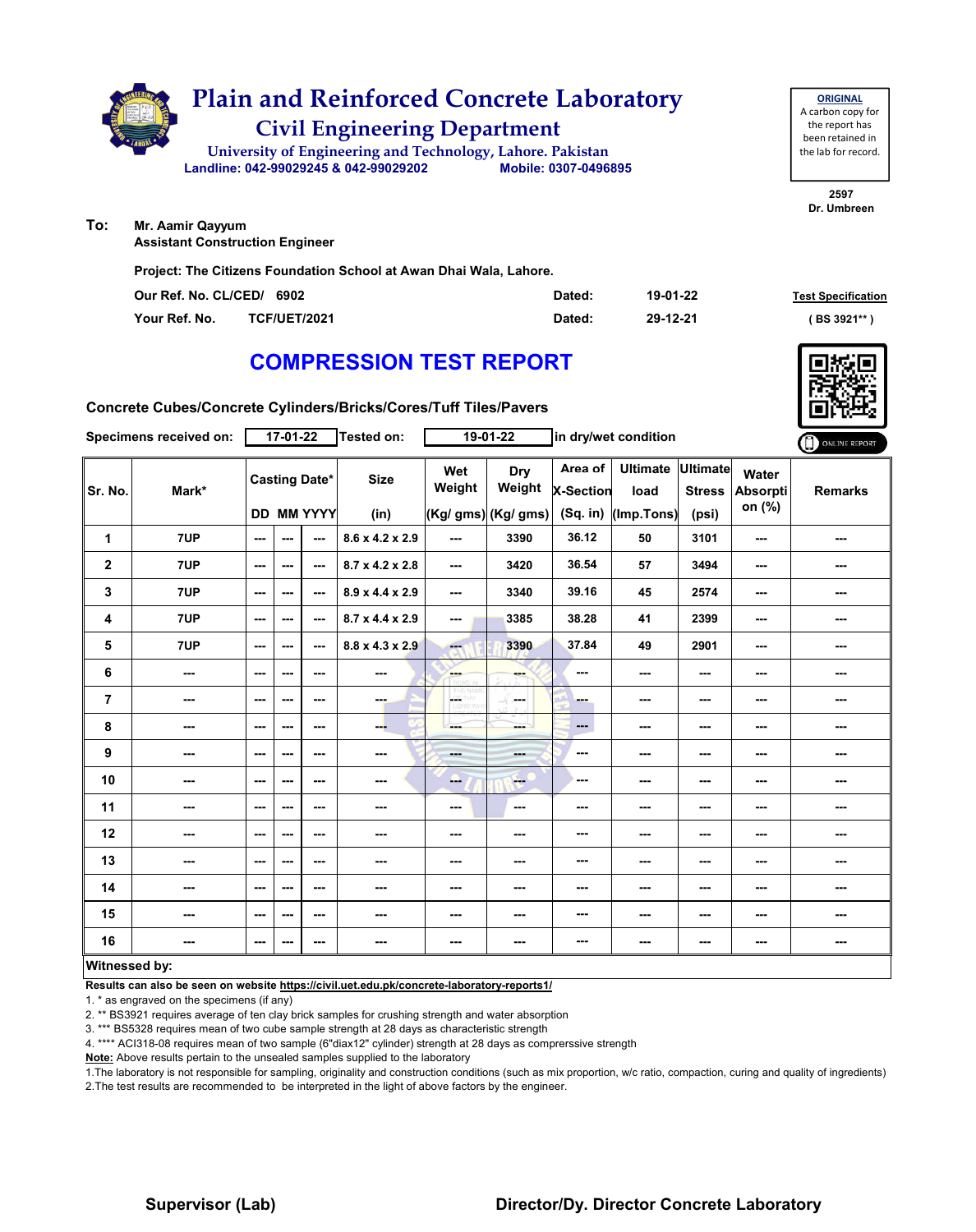

| Project: MVRE Calendria Unit at Plot #413. |                        |  |        |          |                           |  |  |  |  |
|--------------------------------------------|------------------------|--|--------|----------|---------------------------|--|--|--|--|
| Our Ref. No. CL/CED/ 6903                  |                        |  | Dated: | 19-01-22 | <b>Test Specification</b> |  |  |  |  |
| Your Ref. No.                              | <b>ZZA/UET/0002-22</b> |  | Dated: | 18-01-22 | (BS 1881-116)             |  |  |  |  |

# **COMPRESSION TEST REPORT**

**Concrete Cubes/Concrete Cylinders/Bricks/Cores/Tuff Tiles/Pavers**

|                | Specimens received on: |                          | $19-01-22$ |                                           | Tested on:               |                         | $19 - 01 - 22$                        |                                           | in dry/wet condition                  |                                           |                             | ONLINE REPORT       |
|----------------|------------------------|--------------------------|------------|-------------------------------------------|--------------------------|-------------------------|---------------------------------------|-------------------------------------------|---------------------------------------|-------------------------------------------|-----------------------------|---------------------|
| Sr. No.        | Mark*                  |                          |            | <b>Casting Date*</b><br><b>DD MM YYYY</b> | <b>Size</b><br>(in)      | Wet<br>Weight           | Dry<br>Weight<br>$(Kg/gms)$ (Kg/ gms) | Area of<br><b>X-Section</b><br>$(Sq.$ in) | <b>Ultimate</b><br>load<br>(Imp.Tons) | <b>Ultimate</b><br><b>Stress</b><br>(psi) | Water<br>Absorpti<br>on (%) | <b>Remarks</b>      |
| 1              | ---                    | 26                       | 12         | 2021                                      | 6x6x6                    | ---                     | 8                                     | 36                                        | 53                                    | 3298                                      | ---                         | <b>Non Engraved</b> |
| $\mathbf 2$    | ---                    | 26                       | 12         | 2021                                      | 6x6x6                    | ---                     | 8.4                                   | 36                                        | 55                                    | 3422                                      | ---                         | Non Engraved        |
| 3              | ---                    | ---                      | ---        | ---                                       | $\sim$                   | ---                     | ---                                   | ---                                       | ---                                   | $--$                                      | ---                         | ---                 |
| 4              | ---                    | $--$                     | ---        | $--$                                      | ---                      | ---                     | $\cdots$                              | ---                                       | ---                                   | ---                                       | ---                         |                     |
| 5              | ---                    | ---                      | ---        | ---                                       | ---                      | $\overline{\mathbf{c}}$ | ---                                   | ---                                       | ---                                   | ---                                       | ---                         | ---                 |
| 6              | $- - -$                | ---                      | ---        | ---                                       | ---                      | <b>SHOP</b>             | ---                                   | ---                                       | ---                                   | ---                                       | ---                         | ---                 |
| $\overline{7}$ | ---                    | $--$                     | ---        | $--$                                      | ---                      | LOST                    | ---                                   | ---                                       | ---                                   | ---                                       | ---                         | ---                 |
| 8              | ---                    | ---                      | ---        | $\overline{\phantom{a}}$                  | ---                      | ---                     |                                       | ---                                       | ---                                   | $--$                                      | ---                         | ---                 |
| 9              | ---                    | $\sim$ $\sim$            | ---        | ---                                       | ---                      | ---                     | ---                                   | ---                                       | ---                                   | ---                                       | ---                         | ---                 |
| 10             | ---                    | ---                      | ---        | ---                                       | $\frac{1}{2}$            | --                      | ---                                   | ---                                       | ---                                   | $--$                                      | ---                         | ---                 |
| 11             | ---                    | $\cdots$                 | ---        | $\cdots$                                  | $\overline{\phantom{a}}$ | ---                     | $\cdots$                              | ---                                       | ---                                   | ---                                       | ---                         | ---                 |
| 12             | $\sim$                 | $\sim$ $\sim$            | ---        | ---                                       | ---                      | ---                     | ---                                   | ---                                       | ---                                   | ---                                       | ---                         | ---                 |
| 13             | ---                    | $--$                     | ---        | ---                                       | ---                      | ---                     | ---                                   | ---                                       | ---                                   | ---                                       | ---                         | ---                 |
| 14             | ---                    | $--$                     | ---        | $--$                                      | ---                      | ---                     | ---                                   | ---                                       | ---                                   | ---                                       | ---                         | ---                 |
| 15             | ---                    | $\sim$ $\sim$            | ---        | ---                                       | ---                      | ---                     |                                       | ---                                       | ---                                   | ---                                       | ---                         |                     |
| 16             | ---                    | $\overline{\phantom{a}}$ | ---        | $\overline{\phantom{a}}$                  | $\sim$                   | ---                     | ---                                   | ---                                       | ---                                   | ---                                       | ---                         | ---                 |
|                | Witnessed by: Nil      |                          |            |                                           |                          |                         |                                       |                                           |                                       |                                           |                             |                     |

#### **Witnessed by: Nil**

**Results can also be seen on website https://civil.uet.edu.pk/concrete-laboratory-reports1/**

1. \* as engraved on the specimens (if any)

2. \*\* BS3921 requires average of ten clay brick samples for crushing strength and water absorption

3. \*\*\* BS5328 requires mean of two cube sample strength at 28 days as characteristic strength

4. \*\*\*\* ACI318-08 requires mean of two sample (6"diax12" cylinder) strength at 28 days as comprerssive strength

**Note:** Above results pertain to the unsealed samples supplied to the laboratory

1.The laboratory is not responsible for sampling, originality and construction conditions (such as mix proportion, w/c ratio, compaction, curing and quality of ingredients) 2.The test results are recommended to be interpreted in the light of above factors by the engineer.



**2612 Dr. Umbreen**

**ORIGINAL** A carbon copy for the report has been retained in the lab for record.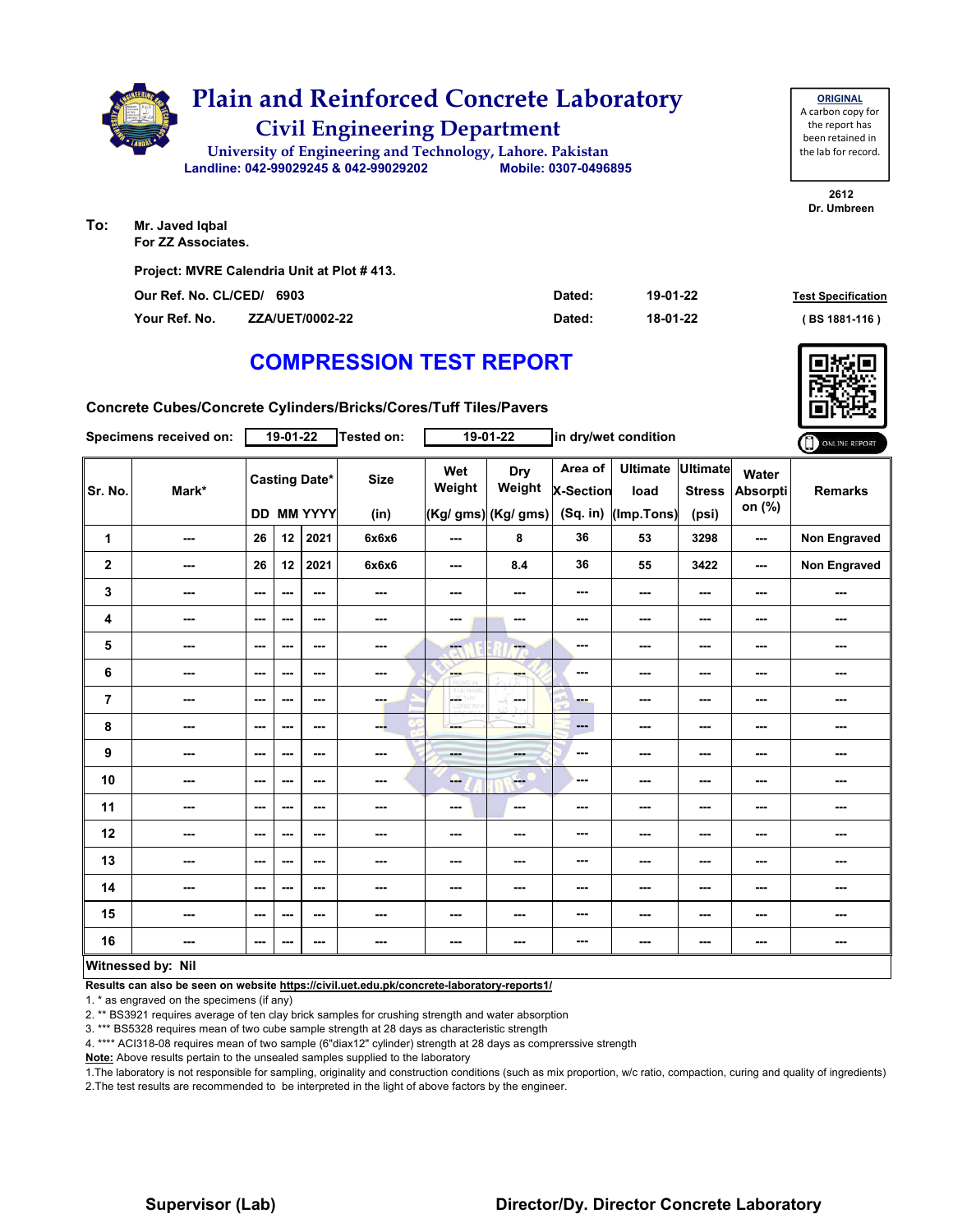

| <b>ORIGINAL</b>     |
|---------------------|
| A carbon copy for   |
| the report has      |
| been retained in    |
| the lab for record. |
|                     |

**2601 Dr. Qasim Khan**

**To: Al Hadi Textile (Pvt) Ltd. Ferozepur Road, Lahore.**

| Project: Al Hadi Textile (Pvt) Ltd. |        |          |                           |
|-------------------------------------|--------|----------|---------------------------|
| Our Ref. No. CL/CED/ 6904           | Dated: | 19-01-22 | <b>Test Specification</b> |
| Nil<br>Your Ref. No.                | Dated: | 17-01-22 | ( ----                    |

### **COMPRESSION TEST REPORT**

**Concrete Cubes/Concrete Cylinders/Bricks/Cores/Tuff Tiles/Pavers**

|                | Specimens received on:            |                | 17-01-22 |                      | <b>Tested on:</b>           |                         | $17 - 01 - 22$                                                                                                                                                                                                                                                                                                                                                                                                        |                             | in dry/wet condition    |                                  |                   | ONLINE REPORT  |
|----------------|-----------------------------------|----------------|----------|----------------------|-----------------------------|-------------------------|-----------------------------------------------------------------------------------------------------------------------------------------------------------------------------------------------------------------------------------------------------------------------------------------------------------------------------------------------------------------------------------------------------------------------|-----------------------------|-------------------------|----------------------------------|-------------------|----------------|
| Sr. No.        | Mark*                             |                |          | <b>Casting Date*</b> | <b>Size</b>                 | Wet<br>Weight           | Dry<br>Weight                                                                                                                                                                                                                                                                                                                                                                                                         | Area of<br><b>X-Section</b> | <b>Ultimate</b><br>load | <b>Ultimate</b><br><b>Stress</b> | Water<br>Absorpti | <b>Remarks</b> |
|                |                                   |                |          | DD MM YYYY           | (in)                        |                         | (Kg/ gms) (Kg/ gms)                                                                                                                                                                                                                                                                                                                                                                                                   | (Sq. in)                    | (Imp.Tons)              | (psi)                            | on (%)            |                |
| 1              | Rectangular, Grey,<br><b>80mm</b> | ---            | ---      | ---                  | $7.7 \times 3.8 \times 3.1$ | $--$                    | 3820                                                                                                                                                                                                                                                                                                                                                                                                                  | 29.26                       | 102                     | 7809                             | ---               | ---            |
| $\overline{2}$ | Rectangular, Grey,<br>80mm        | ---            | ---      | ---                  | $7.7 \times 3.8 \times 3.1$ | $- - -$                 | 3805                                                                                                                                                                                                                                                                                                                                                                                                                  | 29.26                       | 102                     | 7809                             | ---               | ---            |
| 3              | Rectangular, Grey,<br>80mm        | $\overline{a}$ | $- - -$  | ---                  | $7.7 \times 3.8 \times 3.1$ | $- - -$                 | 3735                                                                                                                                                                                                                                                                                                                                                                                                                  | 29.26                       | 95                      | 7273                             | ---               | ---            |
| 4              | Rectangular, Grey,<br>80mm        | ---            | ---      | ---                  | $7.7 \times 3.8 \times 3.1$ | ---                     | 3830                                                                                                                                                                                                                                                                                                                                                                                                                  | 29.26                       | 102                     | 7809                             | ---               | ---            |
| 5              | Rectangular, Grey,<br>80mm        | ---            | ---      | ---                  | $7.7 \times 3.8 \times 3.1$ | mar.                    | 3875                                                                                                                                                                                                                                                                                                                                                                                                                  | 29.26                       | 98                      | 7502                             | ---               | ---            |
| 6              | Rectangular, Grey,<br>80mm        | ---            | $--$     | ---                  | $7.7 \times 3.8 \times 3.1$ | ---                     | 3805                                                                                                                                                                                                                                                                                                                                                                                                                  | 29.26                       | 93                      | 7120                             | ---               | ---            |
| $\overline{7}$ | ---                               | ---            | ---      | ---                  | ---                         | $\frac{\log n}{\log n}$ | ---                                                                                                                                                                                                                                                                                                                                                                                                                   | ---                         | ---                     | ---                              | ---               | ---            |
| 8              | ---                               | $--$           | ---      | ---                  | ---                         | ---                     | ---                                                                                                                                                                                                                                                                                                                                                                                                                   | ---                         | ---                     | $--$                             | ---               | ---            |
| 9              | ---                               | ---            | ---      | ---                  | ---                         | <b>Head</b>             | ---                                                                                                                                                                                                                                                                                                                                                                                                                   | ---                         | ---                     | $--$                             | ---               | ---            |
| 10             | ---                               | ---            | ---      | ---                  | ---                         | --                      | $\frac{1}{1-\frac{1}{1-\frac{1}{1-\frac{1}{1-\frac{1}{1-\frac{1}{1-\frac{1}{1-\frac{1}{1-\frac{1}{1-\frac{1}{1-\frac{1}{1-\frac{1}{1-\frac{1}{1-\frac{1}{1-\frac{1}{1-\frac{1}{1-\frac{1}{1-\frac{1}{1-\frac{1}{1-\frac{1}{1-\frac{1}{1-\frac{1}{1-\frac{1}{1-\frac{1}{1-\frac{1}{1-\frac{1}{1-\frac{1}{1-\frac{1}{1-\frac{1}{1-\frac{1}{1-\frac{1}{1-\frac{1}{1-\frac{1}{1-\frac{1}{1-\frac{1}{1-\frac{1}{1-\frac{1$ | ---                         | ---                     | ---                              | ---               | ---            |
| 11             | ---                               | $--$           | ---      | ---                  | ---                         | $--$                    | ---                                                                                                                                                                                                                                                                                                                                                                                                                   | ---                         | ---                     | $--$                             | ---               | ---            |
| 12             | ---                               | ---            | ---      | ---                  | ---                         | ---                     | ---                                                                                                                                                                                                                                                                                                                                                                                                                   | ---                         | ---                     | ---                              | ---               | ---            |
| 13             | ---                               | ---            | ---      | ---                  | ---                         | ---                     | ---                                                                                                                                                                                                                                                                                                                                                                                                                   | ---                         | ---                     | ---                              | ---               | ---            |
| 14             | ---                               | ---            | ---      | ---                  | ---                         | ---                     | ---                                                                                                                                                                                                                                                                                                                                                                                                                   | ---                         | ---                     | $--$                             | ---               | ---            |
| 15             | ---                               | ---            | ---      | ---                  | ---                         | ---                     | ---                                                                                                                                                                                                                                                                                                                                                                                                                   | ---                         | ---                     | ---                              | ---               | ---            |
| 16             | ---                               | ---            | ---      | ---                  | ---                         | ---                     | ---                                                                                                                                                                                                                                                                                                                                                                                                                   | ---                         | ---                     | ---                              | ---               | ---            |
| Witnessed by:  |                                   |                |          |                      |                             |                         |                                                                                                                                                                                                                                                                                                                                                                                                                       |                             |                         |                                  |                   |                |

### **Results can also be seen on website https://civil.uet.edu.pk/concrete-laboratory-reports1/**

1. \* as engraved on the specimens (if any)

2. \*\* BS3921 requires average of ten clay brick samples for crushing strength and water absorption

3. \*\*\* BS5328 requires mean of two cube sample strength at 28 days as characteristic strength

4. \*\*\*\* ACI318-08 requires mean of two sample (6"diax12" cylinder) strength at 28 days as comprerssive strength

**Note:** Above results pertain to the unsealed samples supplied to the laboratory

1.The laboratory is not responsible for sampling, originality and construction conditions (such as mix proportion, w/c ratio, compaction, curing and quality of ingredients) 2.The test results are recommended to be interpreted in the light of above factors by the engineer.

### **Supervisor (Lab) Director/Dy. Director Concrete Laboratory**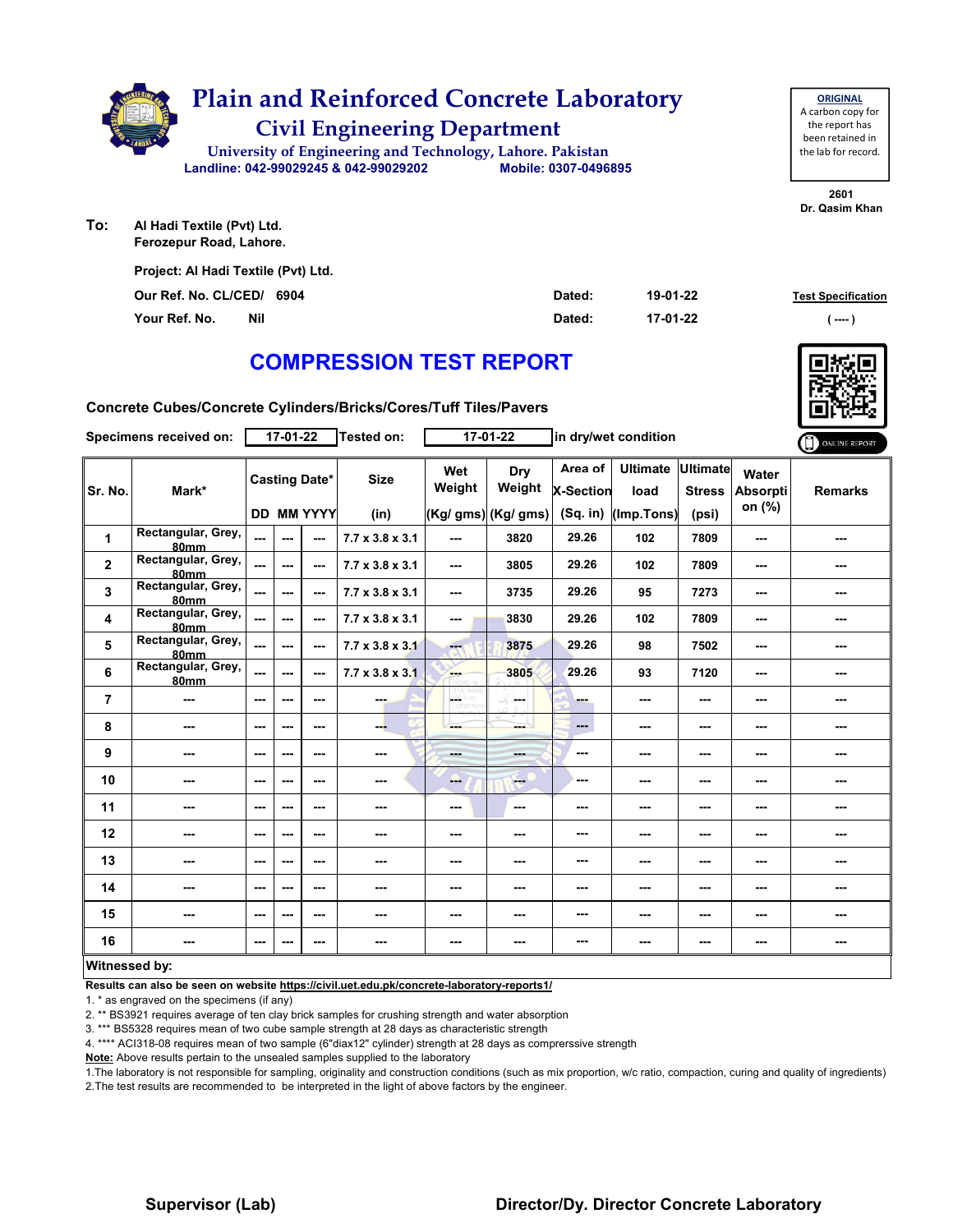|     | <b>Plain and Reinforced Concrete Laboratory</b><br><b>Civil Engineering Department</b><br>University of Engineering and Technology, Lahore. Pakistan<br>Landline: 042-99029245 & 042-99029202       | Mobile: 0307-0496895 |          | <b>ORIGINAL</b><br>A carbon copy for<br>the report has<br>been retained in<br>the lab for record. |
|-----|-----------------------------------------------------------------------------------------------------------------------------------------------------------------------------------------------------|----------------------|----------|---------------------------------------------------------------------------------------------------|
|     |                                                                                                                                                                                                     |                      |          | 2593<br>Dr. Umbreen                                                                               |
| To: | <b>Sub Divisional Officer</b><br>Public Health Engg: Sub Division, Kamalia.                                                                                                                         |                      |          |                                                                                                   |
|     | Project: Drainage, Sewerage, Soling / Resoling, Tuff Tiles Drains and Bridges (Puliyan) in Tehsil Kamalia &<br>Tehsil Pir Mahal District T.T.Singh. (Chaudhry Traders)<br>Our Ref. No. CL/CED/ 6905 | Dated:               | 19-01-22 | <b>Test Specification</b>                                                                         |

**Your Ref. No. 217/K Dated: ( ---- )**

### **COMPRESSION TEST REPORT**



**10-01-22**

**Concrete Cubes/Concrete Cylinders/Bricks/Cores/Tuff Tiles/Pavers**

|                         | <b>Specimens received on:</b> |                | 14-01-22 |                          | Tested on:                  |                                 | 19-01-22            |                             | in dry/wet condition      |               |                             | ONLINE REPORT  |
|-------------------------|-------------------------------|----------------|----------|--------------------------|-----------------------------|---------------------------------|---------------------|-----------------------------|---------------------------|---------------|-----------------------------|----------------|
| Sr. No.                 | Mark*                         |                |          | <b>Casting Date*</b>     | <b>Size</b>                 | Wet<br>Weight                   | Dry<br>Weight       | Area of<br><b>X-Section</b> | Ultimate Ultimate<br>load | <b>Stress</b> | Water<br>Absorpti<br>on (%) | <b>Remarks</b> |
|                         |                               |                |          | <b>DD MM YYYY</b>        | (in)                        |                                 | (Kg/ gms) (Kg/ gms) | (Sq. in)                    | (Imp.Tons)                | (psi)         |                             |                |
| 1                       | Rectangular, Grey,<br>60mm    | ---            | ---      | ---                      | $7.7 \times 3.8 \times 2.3$ | $\sim$ $\sim$                   | 2605                | 29.26                       | 102                       | 7809          | $\overline{\phantom{a}}$    | ---            |
| $\overline{\mathbf{2}}$ | Rectangular, Grey,<br>60mm    | ---            | ---      | ---                      | $7.7 \times 3.8 \times 2.3$ | $\sim$ $\sim$                   | 2600                | 29.26                       | 98                        | 7502          | $\sim$                      | ---            |
| 3                       | Rectangular, Grey,<br>60mm    | ---            | ---      | ---                      | $7.7 \times 3.8 \times 2.3$ | $\sim$ $\sim$                   | 2595                | 29.26                       | 81                        | 6201          | $\overline{a}$              | ---            |
| 4                       | Rectangular, Grey,<br>60mm    | $\overline{a}$ | $- - -$  | ---                      | $7.7 \times 3.8 \times 2.3$ | $\sim$ $\sim$                   | 2620                | 29.26                       | 102                       | 7809          | $\sim$                      | ---            |
| 5                       | ---                           | ---            | ---      | ---                      | ---                         | <b>Fee</b>                      | ---                 | $-$                         | ---                       | ---           | ---                         | ---            |
| 6                       | ---                           | $\sim$         | $--$     | ---                      | ---                         | <b>SHOP</b><br><b>ZEITAPEIA</b> | ---                 | $\qquad \qquad \cdots$      | ---                       | $--$          | ---                         | ---            |
| $\overline{\mathbf{r}}$ | ---                           | $-$            | ---      | ---                      | ---                         | LGS.<br>HY.                     | la sua              | ш.                          | ---                       | ---           | ---                         | ---            |
| 8                       | ---                           | $--$           | $--$     | $\overline{\phantom{a}}$ | ---                         | ---                             | ---                 | $\qquad \qquad -$           | $--$                      | ---           | $\overline{\phantom{a}}$    | ---            |
| 9                       | ---                           | $-$            | ---      | ---                      |                             | <b>STAR</b>                     | ---                 | $\overline{\phantom{a}}$    | ---                       | ---           | ---                         | ---            |
| 10                      | ---                           | $--$           | $--$     | ---                      | ---                         | ---                             | ---                 | ---                         | $--$                      | ---           | $\sim$                      | ---            |
| 11                      | ---                           | ---            | ---      | ---                      | ---                         | $\overline{\phantom{a}}$        | ---                 | ---                         | ---                       | ---           | ---                         | ---            |
| 12                      | ---                           | ---            | ---      | ---                      | ---                         | ---                             | ---                 | ---                         | ---                       | ---           | ---                         | ---            |
| 13                      | ---                           | ---            | ---      | ---                      |                             | ---                             | ---                 | ---                         | ---                       | ---           | $\overline{\phantom{a}}$    | ---            |
| 14                      | ---                           | ---            | ---      | $\overline{\phantom{a}}$ | ---                         | ---                             | ---                 | ---                         | ---                       | ---           | ---                         | ---            |
| 15                      | ---                           | ---            | ---      | ---                      | ---                         | ---                             | ---                 | ---                         | ---                       | ---           | ---                         | ---            |
| 16                      |                               | ---            | ---      | ---                      | ---                         | ---                             | ---                 | ---                         | ---                       | ---           | ---                         | ---            |
| Witnessed by:           |                               |                |          |                          |                             |                                 |                     |                             |                           |               |                             |                |

#### **Witnessed by:**

**Results can also be seen on website https://civil.uet.edu.pk/concrete-laboratory-reports1/**

1. \* as engraved on the specimens (if any)

2. \*\* BS3921 requires average of ten clay brick samples for crushing strength and water absorption

3. \*\*\* BS5328 requires mean of two cube sample strength at 28 days as characteristic strength

4. \*\*\*\* ACI318-08 requires mean of two sample (6"diax12" cylinder) strength at 28 days as comprerssive strength

**Note:** Above results pertain to the unsealed samples supplied to the laboratory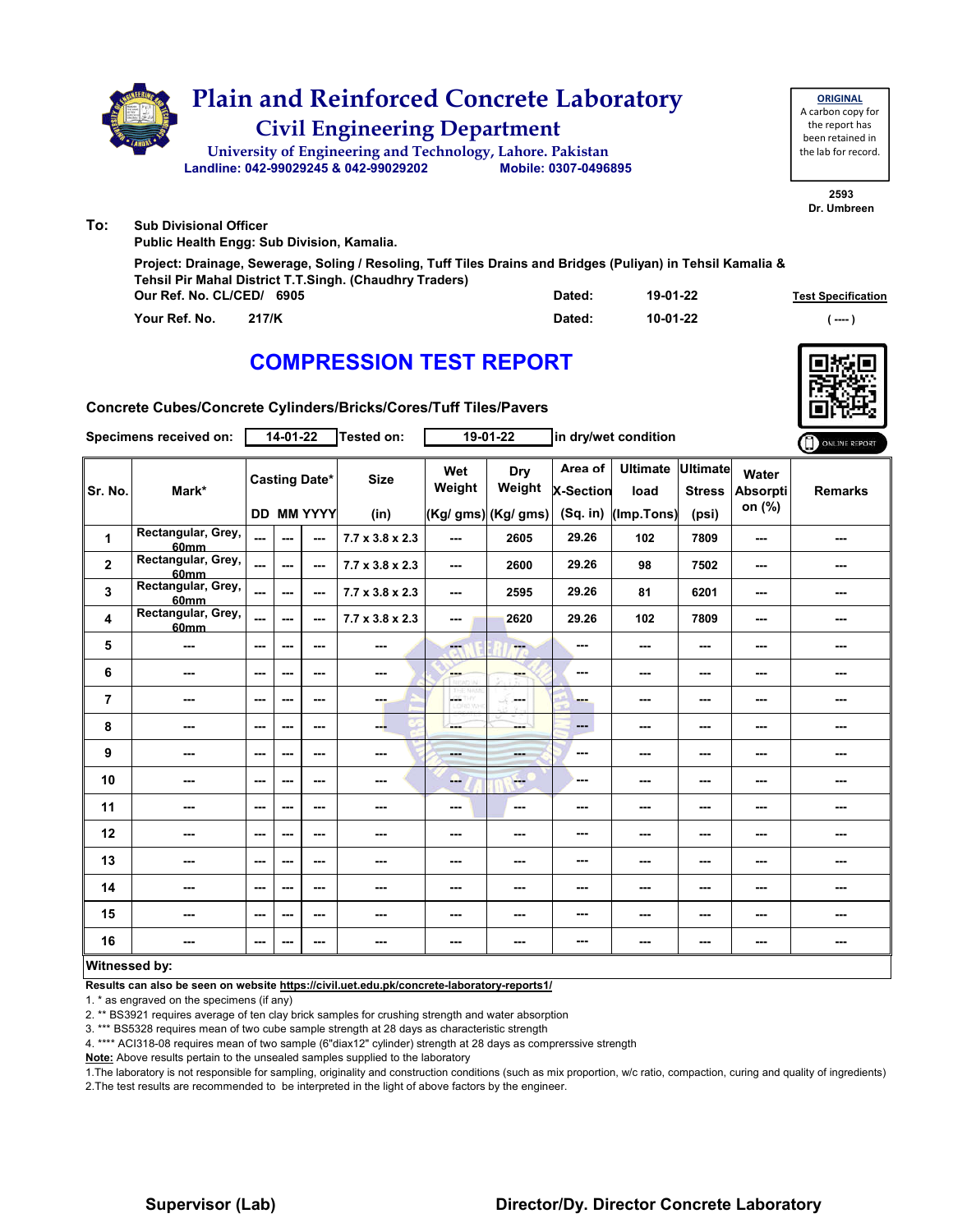

| <b>ORIGINAL</b>     |
|---------------------|
| A carbon copy for   |
| the report has      |
| been retained in    |
| the lab for record. |
|                     |

**2579 Dr. Rizwan Riaz**

**To: Delton's Authorised. Deltons Construction Co. Defence Karachi.**

| <b>Project: Nil</b>         |        |          |                           |
|-----------------------------|--------|----------|---------------------------|
| Our Ref. No. CL/CED/ 6906   | Dated: | 19-01-22 | <b>Test Specification</b> |
| Your Ref. No.<br><b>Nil</b> | Dated: | 12-01-22 | (ASTM C39)                |

# **COMPRESSION TEST REPORT**

**Concrete Cubes/Concrete Cylinders/Bricks/Cores/Tuff Tiles/Pavers**

|                  | Specimens received on:   |                          | 12-01-22 |                                    | Tested on:          |                          | 19-01-22                             |                                  |                                       | in dry/wet condition                      |                                    |                     |
|------------------|--------------------------|--------------------------|----------|------------------------------------|---------------------|--------------------------|--------------------------------------|----------------------------------|---------------------------------------|-------------------------------------------|------------------------------------|---------------------|
| Sr. No.          | Mark*                    |                          |          | <b>Casting Date*</b><br>DD MM YYYY | <b>Size</b><br>(in) | Wet<br>Weight            | Dry<br>Weight<br>(Kg/ gms) (Kg/ gms) | Area of<br>X-Section<br>(Sq. in) | <b>Ultimate</b><br>load<br>(Imp.Tons) | <b>Ultimate</b><br><b>Stress</b><br>(psi) | Water<br><b>Absorpti</b><br>on (%) | <b>Remarks</b>      |
| $\mathbf{1}$     | Column (5000 Psi)        | 28                       | 12       | 2021                               | 6Diax12             | ---                      | 13.2                                 | 28.28                            | 59                                    | 4673                                      | ---                                | <b>Non Engraved</b> |
| $\mathbf{2}$     | Column (5000 Psi)        | 28                       | 12       | 2021                               | 6Diax12             | ---                      | 13.2                                 | 28.28                            | 57                                    | 4515                                      | ---                                | <b>Non Engraved</b> |
| 3                | ---                      | $\overline{\phantom{a}}$ | ---      | $--$                               | ---                 | ---                      | ---                                  | ---                              | ---                                   | ---                                       | ---                                | ---                 |
| 4                | ---                      | $\sim$                   | ---      | ---                                | ---                 | ---                      | ---                                  | ---                              | ---                                   | ---                                       | ---                                | ---                 |
| 5                | ---                      | $\overline{\phantom{a}}$ | ---      | ---                                | ---                 | ---                      | ---                                  | ---                              | ---                                   | ---                                       | ---                                | ---                 |
| 6                | ---                      | $--$                     | ---      | ---                                | ---                 | <b>SHOP</b><br>lanari is | ---                                  | ---                              | ---                                   | ---                                       | ---                                | ---                 |
| $\overline{7}$   | ---                      | $\overline{\phantom{a}}$ | ---      | ---                                | ---                 | <b>OETHY</b>             | in men                               | ---                              | ---                                   | ---                                       | ---                                | ---                 |
| 8                | ---                      | $\sim$                   | ---      | ---                                | ---                 | ---                      | ---                                  | ---                              | ---                                   | ---                                       | ---                                | ---                 |
| $\boldsymbol{9}$ | ---                      | $\sim$ $\sim$            | ---      | ---                                | ---                 | <b>Basic</b>             | ---                                  | ---                              | ---                                   | ---                                       | ---                                | ---                 |
| 10               | ---                      | $\sim$                   | ---      | $--$                               | ---                 | --                       | <b>Fee</b>                           | ---                              | ---                                   | ---                                       | ---                                | ---                 |
| 11               | ---                      | $\sim$                   | ---      | ---                                | ---                 | ---                      | ---                                  | ---                              | ---                                   | ---                                       | ---                                | ---                 |
| 12               | ---                      | $\cdots$                 | ---      | ---                                | ---                 | ---                      | ---                                  | ---                              | ---                                   | ---                                       | ---                                | ---                 |
| 13               | ---                      | ---                      | ---      | ---                                | ---                 | ---                      | ---                                  | ---                              | ---                                   | ---                                       | ---                                | ---                 |
| 14               | ---                      | $\overline{\phantom{a}}$ | ---      | ---                                | ---                 | ---                      | ---                                  | ---                              | ---                                   | ---                                       | ---                                | ---                 |
| 15               | ---                      | $\sim$                   | ---      | ---                                | ---                 | ---                      | ---                                  | ---                              | ---                                   | ---                                       | ---                                | ---                 |
| 16               | ---                      | $\sim$                   | ---      | ---                                | ---                 | ---                      | ---                                  | ---                              | ---                                   | ---                                       | ---                                | ---                 |
|                  | <b>Witnessed by: Nil</b> |                          |          |                                    |                     |                          |                                      |                                  |                                       |                                           |                                    |                     |

### **Witnessed by: Nil**

**Results can also be seen on website https://civil.uet.edu.pk/concrete-laboratory-reports1/**

1. \* as engraved on the specimens (if any)

2. \*\* BS3921 requires average of ten clay brick samples for crushing strength and water absorption

3. \*\*\* BS5328 requires mean of two cube sample strength at 28 days as characteristic strength

4. \*\*\*\* ACI318-08 requires mean of two sample (6"diax12" cylinder) strength at 28 days as comprerssive strength

**Note:** Above results pertain to the unsealed samples supplied to the laboratory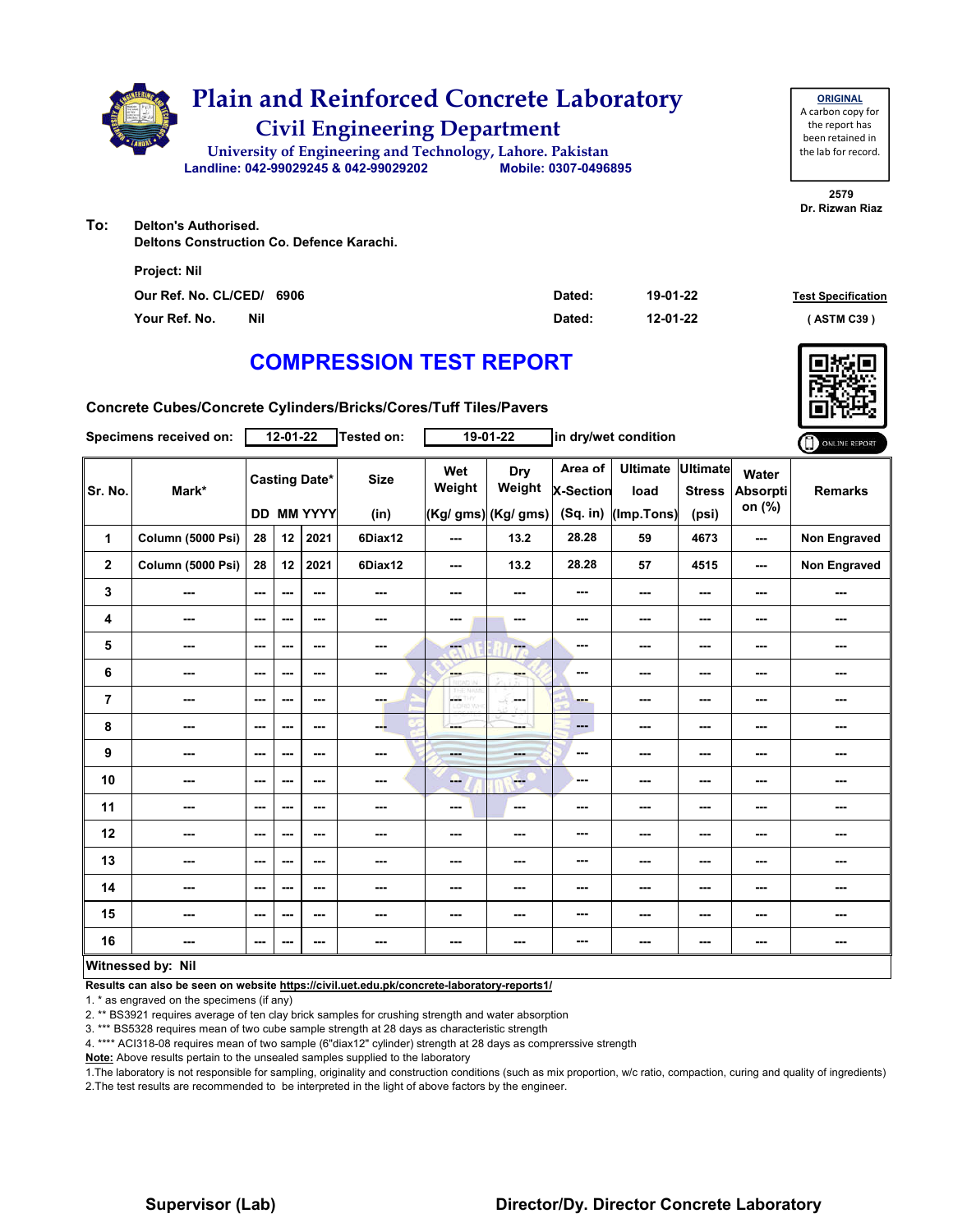

| <b>ORIGINAL</b>     |
|---------------------|
| A carbon copy for   |
| the report has      |
| been retained in    |
| the lab for record. |
|                     |

**2545 Dr. Umbreen**

#### **To: For Rao Farman Ali Construction Company. Main Ferozepur Road, Lahore. (Client: Descon Oxychem Limited)**

**Project: Foundation of SRU Adsorber No.4 at Descon Oxychem Limited.**

| Our Ref. No. CL/CED/ 6907 | Dated: | 19-01-22 | <b>Test Specification</b> |
|---------------------------|--------|----------|---------------------------|
| Your Ref. No.<br>Nil      | Dated: | 06-01-22 | (ASTM C39)                |

### **COMPRESSION TEST REPORT**



**Concrete Cubes/Concrete Cylinders/Bricks/Cores/Tuff Tiles/Pavers**

|                | <b>Specimens received on:</b> |               | 07-01-22 |                                    | Tested on:          |                  | 19-01-22                             |                             | in dry/wet condition                            |                                           |                                    | ONLINE REPORT  |
|----------------|-------------------------------|---------------|----------|------------------------------------|---------------------|------------------|--------------------------------------|-----------------------------|-------------------------------------------------|-------------------------------------------|------------------------------------|----------------|
| Sr. No.        | Mark*                         |               |          | <b>Casting Date*</b><br>DD MM YYYY | <b>Size</b><br>(in) | Wet<br>Weight    | Dry<br>Weight<br>(Kg/ gms) (Kg/ gms) | Area of<br><b>X-Section</b> | <b>Ultimate</b><br>load<br>(Sq. in) (Imp. Tons) | <b>Ultimate</b><br><b>Stress</b><br>(psi) | Water<br><b>Absorpti</b><br>on (%) | <b>Remarks</b> |
| $\mathbf{1}$   | Grade-30                      | 8             | 12       | 2021                               | 6Diax12             | ---              | 13.2                                 | 28.28                       | 53                                              | 4198                                      | ---                                | Non Engraved   |
| $\mathbf{2}$   | Grade-30                      | 8             | 12       | 2021                               | 6Diax12             | ---              | 13                                   | 28.28                       | 43                                              | 3406                                      | ---                                | Non Engraved   |
| 3              | ---                           | $--$          | ---      | $\overline{\phantom{a}}$           | ---                 | ---              | ---                                  | ---                         | ---                                             | ---                                       | ---                                | ---            |
| 4              | ---                           | ---           | ---      | ---                                | ---                 | ---              | ---                                  | ---                         | ---                                             | ---                                       | ---                                | ---            |
| 5              | ---                           | ---           | ---      | ---                                | ---                 | ---              | ---                                  | ---                         | ---                                             | ---                                       | ---                                | ---            |
| 6              | ---                           | $--$          | ---      | $\overline{\phantom{a}}$           | ---                 | ---              | ---                                  | ---                         | ---                                             | $--$                                      | ---                                | ---            |
| $\overline{7}$ | ---                           | ---           | ---      | $\overline{\phantom{a}}$           | ---                 | CETHY<br>LORD WY | ---                                  | ---                         | ---                                             | ---                                       | ---                                | ---            |
| 8              | ---                           | $--$          | ---      | ---                                | ---                 |                  | ---                                  | ---                         | ---                                             | ---                                       | ---                                | ---            |
| 9              | ---                           | ---           | ---      | ---                                | ---                 | ---              | ---                                  | ---                         | ---                                             | ---                                       | ---                                | ---            |
| 10             | ---                           | $\sim$        | ---      | ---                                | ---                 | ---              | $-1$                                 | ---                         | ---                                             | $--$                                      | ---                                | ---            |
| 11             | ---                           | $\sim$ $\sim$ | ---      | $\sim$                             | ---                 | ---              | ---                                  | ---                         | ---                                             | ---                                       | ---                                | ---            |
| 12             | ---                           | $--$          | ---      | ---                                | ---                 | ---              | ---                                  | ---                         | ---                                             | $--$                                      | ---                                | ---            |
| 13             | ---                           | ---           | ---      | ---                                | ---                 | ---              | ---                                  | ---                         | ---                                             | ---                                       | ---                                | ---            |
| 14             | ---                           | $--$          | $--$     | ---                                | ---                 | ---              | ---                                  | ---                         | ---                                             | $--$                                      | ---                                | ---            |
| 15             | ---                           | $--$          | ---      | ---                                | ---                 | ---              | ---                                  | ---                         | ---                                             | ---                                       | ---                                | ---            |
| 16             | ---                           | $--$          | ---      | ---                                | ---                 | ---              | ---                                  | ---                         | ---                                             | $--$                                      | ---                                | ---            |
|                | Witnessed by: Nil             |               |          |                                    |                     |                  |                                      |                             |                                                 |                                           |                                    |                |

#### **Witnessed by: Nil**

**Results can also be seen on website https://civil.uet.edu.pk/concrete-laboratory-reports1/**

1. \* as engraved on the specimens (if any)

2. \*\* BS3921 requires average of ten clay brick samples for crushing strength and water absorption

3. \*\*\* BS5328 requires mean of two cube sample strength at 28 days as characteristic strength

4. \*\*\*\* ACI318-08 requires mean of two sample (6"diax12" cylinder) strength at 28 days as comprerssive strength

**Note:** Above results pertain to the unsealed samples supplied to the laboratory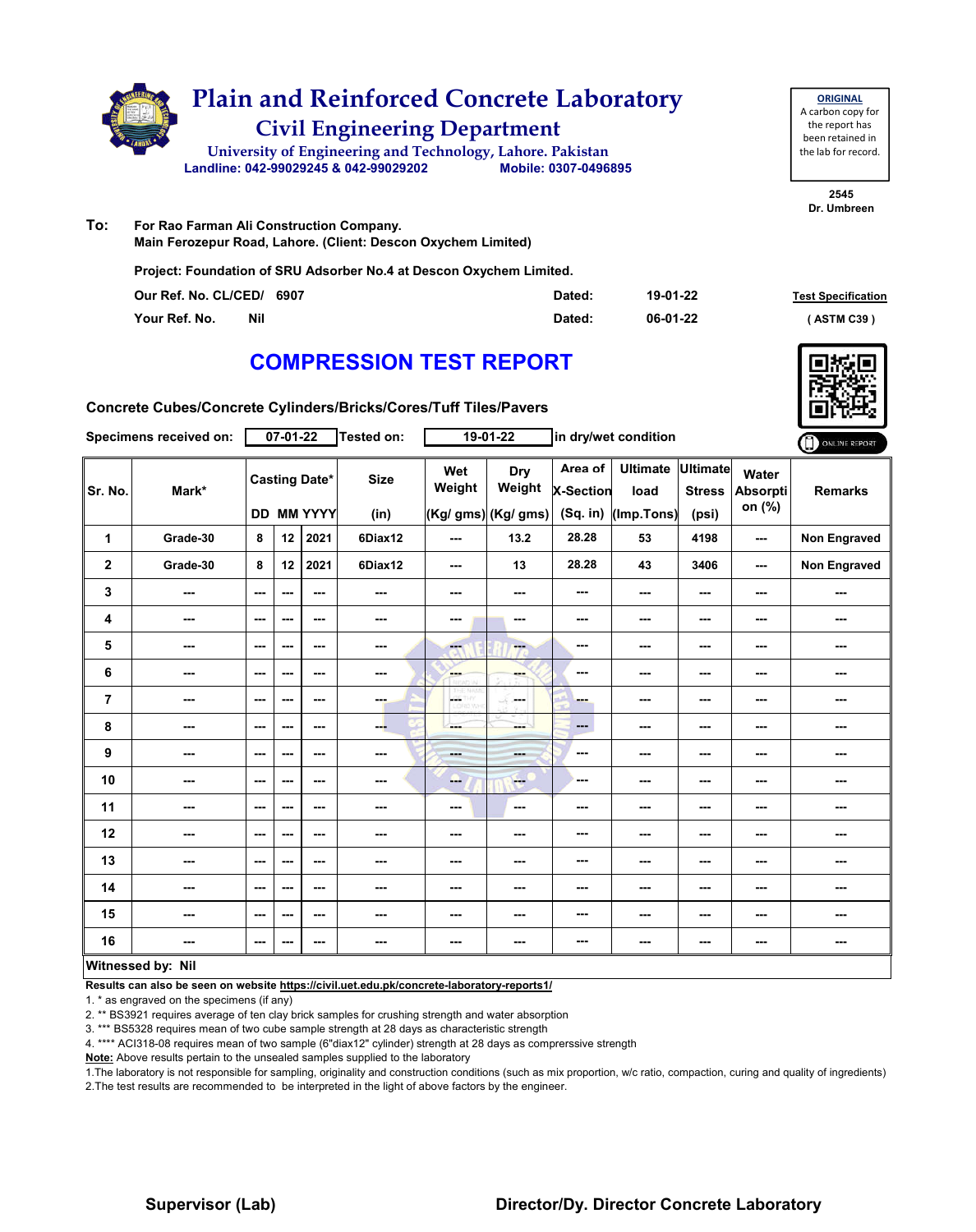

**ORIGINAL** A carbon copy for the report has been retained in the lab for record.

**2579 Dr. Rizwan Riaz**

**To: Delton's Authorised. Deltons Construction Co. Defence Karachi.**

| <b>Project: Nil</b>         |        |          |                           |
|-----------------------------|--------|----------|---------------------------|
| Our Ref. No. CL/CED/ 6908   | Dated: | 19-01-22 | <b>Test Specification</b> |
| Your Ref. No.<br><b>Nil</b> | Dated: | 12-01-22 | ( $ASTM C39$ )            |

# **COMPRESSION TEST REPORT**

**Concrete Cubes/Concrete Cylinders/Bricks/Cores/Tuff Tiles/Pavers**

|                | Specimens received on:   |        | 12-01-22                 |                                           | Tested on:          |                   | $19-01-22$                                  |                                         | in dry/wet condition                  |                                           |                             | ONLINE REPORT  |
|----------------|--------------------------|--------|--------------------------|-------------------------------------------|---------------------|-------------------|---------------------------------------------|-----------------------------------------|---------------------------------------|-------------------------------------------|-----------------------------|----------------|
| Sr. No.        | Mark*                    |        |                          | <b>Casting Date*</b><br><b>DD MM YYYY</b> | <b>Size</b><br>(in) | Wet<br>Weight     | <b>Dry</b><br>Weight<br>(Kg/ gms) (Kg/ gms) | Area of<br><b>X-Section</b><br>(Sq. in) | <b>Ultimate</b><br>load<br>(Imp.Tons) | <b>Ultimate</b><br><b>Stress</b><br>(psi) | Water<br>Absorpti<br>on (%) | <b>Remarks</b> |
| 1              | Column (5000 Psi)        | 18     | 12                       | 2021                                      | 6Diax12             | ---               | 13                                          | 28.28                                   | 55                                    | 4356                                      | ---                         | Non Engraved   |
| $\mathbf 2$    | Column (5000 Psi)        | 18     | 12                       | 2021                                      | 6Diax12             | $--$              | 13                                          | 28.28                                   | 79                                    | 6257                                      | $\sim$                      | Non Engraved   |
| 3              |                          | ---    | ---                      | ---                                       | ---                 | ---               | ---                                         | ---                                     | ---                                   | ---                                       | ---                         | ---            |
| 4              | ---                      | $\sim$ | $\sim$ $\sim$            | $--$                                      | ---                 | ---               | ---                                         | ---                                     | ---                                   | ---                                       | ---                         | ---            |
| 5              | ---                      | $\sim$ | ---                      | ---                                       | ---                 | <b>Heat</b>       | ---                                         | ---                                     | ---                                   | ---                                       | ---                         | ---            |
| 6              | ---                      | ---    | ---                      | ---                                       | ---                 | <b>AMP</b>        | ---                                         | ---                                     | ---                                   | ---                                       | ---                         | ---            |
| $\overline{7}$ | ---                      | ---    | $\overline{\phantom{a}}$ | $--$                                      | ---                 | LOETHY<br>LORD WH | ---                                         | ---                                     | ---                                   | ---                                       |                             | ---            |
| 8              | ---                      | ---    | $\overline{\phantom{a}}$ | $--$                                      | ---                 |                   | ---                                         | $\qquad \qquad \cdots$                  | ---                                   | ---                                       | ---                         | ---            |
| 9              | ---                      | ---    | $\overline{\phantom{a}}$ | $--$                                      | ---                 | ---               | ---                                         | ---                                     | ---                                   | ---                                       |                             | ---            |
| 10             | ---                      | ---    | ---                      | ---                                       |                     | --                | ---                                         | ---                                     | ---                                   | ---                                       |                             | ---            |
| 11             | ---                      | ---    | $\overline{\phantom{a}}$ | $--$                                      |                     | ---               | $\overline{\phantom{a}}$                    | ---                                     | ---                                   | ---                                       |                             | ---            |
| 12             | ---                      | ---    | ---                      | ---                                       | ---                 | ---               | ---                                         | ---                                     | ---                                   | ---                                       | ---                         | ---            |
| 13             | ---                      | ---    | ---                      | ---                                       |                     | ---               | ---                                         | ---                                     | ---                                   | ---                                       | ---                         | ---            |
| 14             | ---                      | ---    | ---                      | ---                                       | ---                 | ---               | ---                                         | ---                                     | ---                                   | ---                                       | ---                         | ---            |
| 15             | ---                      | ---    | $\sim$ $\sim$            | $--$                                      | ---                 | ---               | ---                                         | ---                                     | ---                                   | ---                                       | ---                         | ---            |
| 16             | ---                      | ---    | ---                      | ---                                       | ---                 | ---               |                                             | ---                                     | ---                                   | ---                                       | ---                         |                |
|                | <b>Witnessed by: Nil</b> |        |                          |                                           |                     |                   |                                             |                                         |                                       |                                           |                             |                |

#### **Witnessed by: Nil**

**Results can also be seen on website https://civil.uet.edu.pk/concrete-laboratory-reports1/**

1. \* as engraved on the specimens (if any)

2. \*\* BS3921 requires average of ten clay brick samples for crushing strength and water absorption

3. \*\*\* BS5328 requires mean of two cube sample strength at 28 days as characteristic strength

4. \*\*\*\* ACI318-08 requires mean of two sample (6"diax12" cylinder) strength at 28 days as comprerssive strength

**Note:** Above results pertain to the unsealed samples supplied to the laboratory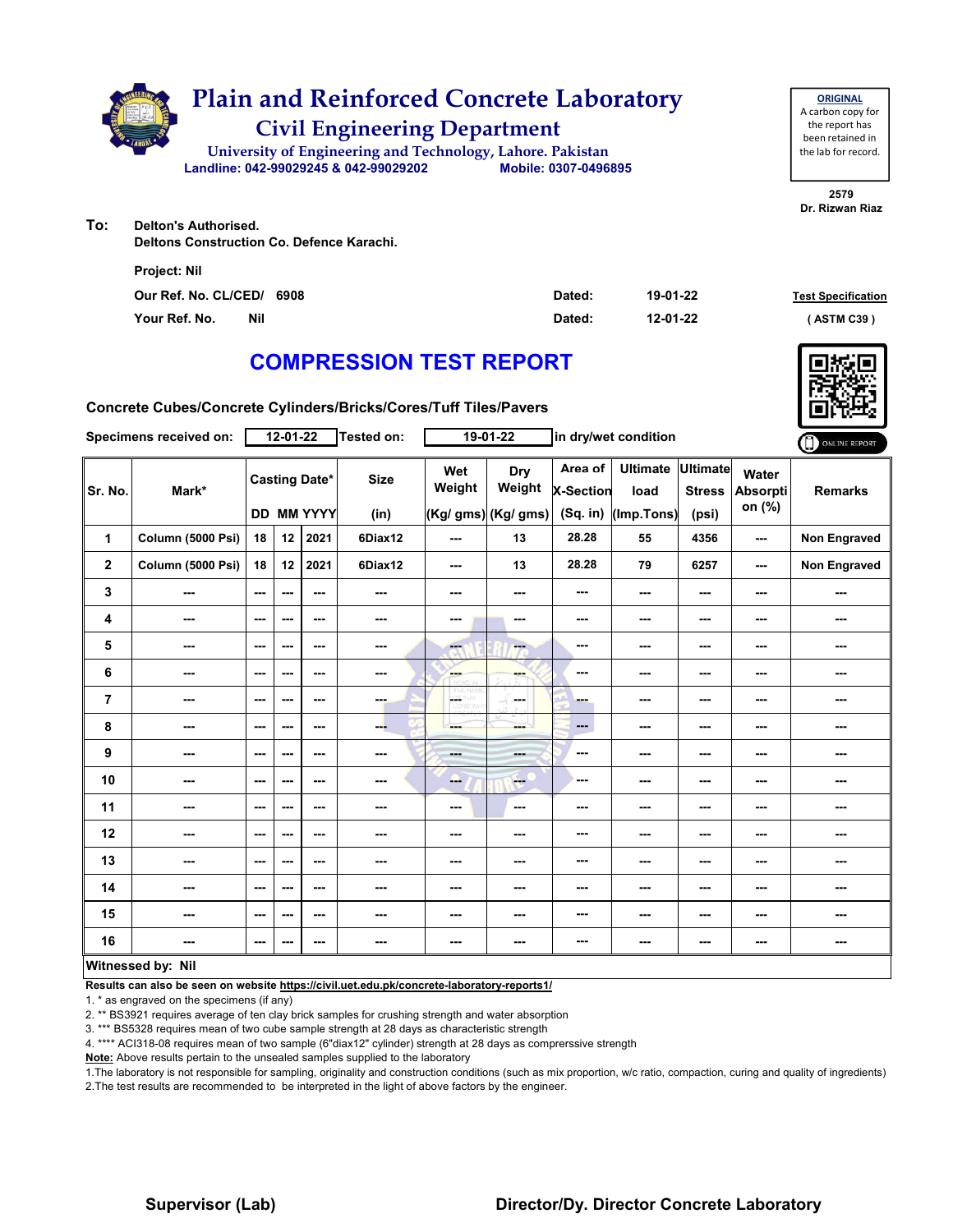

| <b>ORIGINAL</b>     |
|---------------------|
| A carbon copy for   |
| the report has      |
| been retained in    |
| the lab for record. |
|                     |

**2579 Dr. Rizwan Riaz**

**To: Delton's Authorised. Deltons Construction Co. Defence Karachi.**

| <b>Project: Nil</b>       |        |          |                           |
|---------------------------|--------|----------|---------------------------|
| Our Ref. No. CL/CED/ 6909 | Dated: | 19-01-22 | <b>Test Specification</b> |
| Your Ref. No.<br>Nil      | Dated: | 12-01-22 | (ASTM C39)                |

# **COMPRESSION TEST REPORT**

**Concrete Cubes/Concrete Cylinders/Bricks/Cores/Tuff Tiles/Pavers**

|                          | Specimens received on: |                          | 12-01-22                 |                                           | <b>Tested on:</b>   |                                    | 19-01-22                             | in dry/wet condition                      |                                       |                                           | ONLINE REPORT               |                     |
|--------------------------|------------------------|--------------------------|--------------------------|-------------------------------------------|---------------------|------------------------------------|--------------------------------------|-------------------------------------------|---------------------------------------|-------------------------------------------|-----------------------------|---------------------|
| Sr. No.                  | Mark*                  |                          |                          | <b>Casting Date*</b><br><b>DD MM YYYY</b> | <b>Size</b><br>(in) | Wet<br>Weight                      | Dry<br>Weight<br>(Kg/ gms) (Kg/ gms) | Area of<br><b>X-Section</b><br>$(Sq.$ in) | <b>Ultimate</b><br>load<br>(Imp.Tons) | <b>Ultimate</b><br><b>Stress</b><br>(psi) | Water<br>Absorpti<br>on (%) | <b>Remarks</b>      |
| 1                        | Column (5000 Psi)      | 4                        | 1                        | 2022                                      | 6Diax12             | ---                                | 13                                   | 28.28                                     | 39                                    | 3089                                      | ---                         | Non Engraved        |
| $\mathbf 2$              | Column (5000 Psi)      | $\overline{\mathbf{4}}$  | $\mathbf{1}$             | 2022                                      | 6Diax12             | $--$                               | 13                                   | 28.28                                     | 39                                    | 3089                                      | $\sim$                      | <b>Non Engraved</b> |
| 3                        |                        | ---                      | ---                      | ---                                       | ---                 | ---                                | ---                                  | ---                                       | ---                                   | ---                                       |                             | ---                 |
| 4                        | ---                    | $\sim$                   | $\sim$ $\sim$            | $--$                                      | ---                 | ---                                | ---                                  | ---                                       | ---                                   | ---                                       | ---                         | ---                 |
| 5                        | ---                    | $\overline{\phantom{a}}$ | ---                      | ---                                       | ---                 | <b>Fact</b>                        | ---                                  | ---                                       | ---                                   | ---                                       | ---                         | ---                 |
| 6                        | ---                    | ---                      | ---                      | $--$                                      | ---                 | <b>Barnet</b>                      | ---                                  | ---                                       | ---                                   | ---                                       | ---                         | ---                 |
| 7                        | ---                    | ---                      | $\overline{\phantom{a}}$ | $--$                                      | ---                 | $\frac{1}{2}$<br>HY.<br>LOFED, WIN | $-5$<br><b>Service</b>               | ---                                       | ---                                   | ---                                       | ---                         | ---                 |
| 8                        | ---                    | ---                      | $\overline{\phantom{a}}$ | $--$                                      | ---                 |                                    | ---                                  | ---                                       | ---                                   | ---                                       |                             | ---                 |
| $\boldsymbol{9}$         | ---                    | ---                      | ---                      | ---                                       | ---                 | ---                                | ---                                  | ---                                       | ---                                   | ---                                       | ---                         | ---                 |
| 10                       | ---                    | ---                      | $-$                      | $- - -$                                   | ---                 | --                                 | <b>Here</b>                          | ---                                       | ---                                   | ---                                       | ---                         | ---                 |
| 11                       | ---                    | $\overline{\phantom{a}}$ | $- - -$                  | $--$                                      | ---                 | ---                                | $\overline{\phantom{a}}$             | ---                                       | ---                                   | ---                                       | ---                         | ---                 |
| 12                       | ---                    | ---                      | $\overline{\phantom{a}}$ | ---                                       |                     | ---                                | ---                                  | ---                                       | ---                                   | ---                                       |                             | ---                 |
| 13                       | ---                    | ---                      | ---                      | $--$                                      | ---                 | ---                                | ---                                  | ---                                       | ---                                   | ---                                       | ---                         | ---                 |
| 14                       | ---                    | ---                      | $\overline{\phantom{a}}$ | $--$                                      |                     | ---                                | ---                                  | ---                                       | ---                                   | ---                                       | ---                         | ---                 |
| 15                       | ---                    | ---                      | $\overline{\phantom{a}}$ | $--$                                      |                     | ---                                | ---                                  | ---                                       | ---                                   | ---                                       |                             | ---                 |
| 16                       | ---                    | ---                      | ---                      | ---                                       | ---                 | ---                                | ---                                  | ---                                       | ---                                   | ---                                       | ---                         | ---                 |
| <b>Witnessed by: Nil</b> |                        |                          |                          |                                           |                     |                                    |                                      |                                           |                                       |                                           |                             |                     |

#### **Witnessed by: Nil**

**Results can also be seen on website https://civil.uet.edu.pk/concrete-laboratory-reports1/**

1. \* as engraved on the specimens (if any)

2. \*\* BS3921 requires average of ten clay brick samples for crushing strength and water absorption

3. \*\*\* BS5328 requires mean of two cube sample strength at 28 days as characteristic strength

4. \*\*\*\* ACI318-08 requires mean of two sample (6"diax12" cylinder) strength at 28 days as comprerssive strength

**Note:** Above results pertain to the unsealed samples supplied to the laboratory